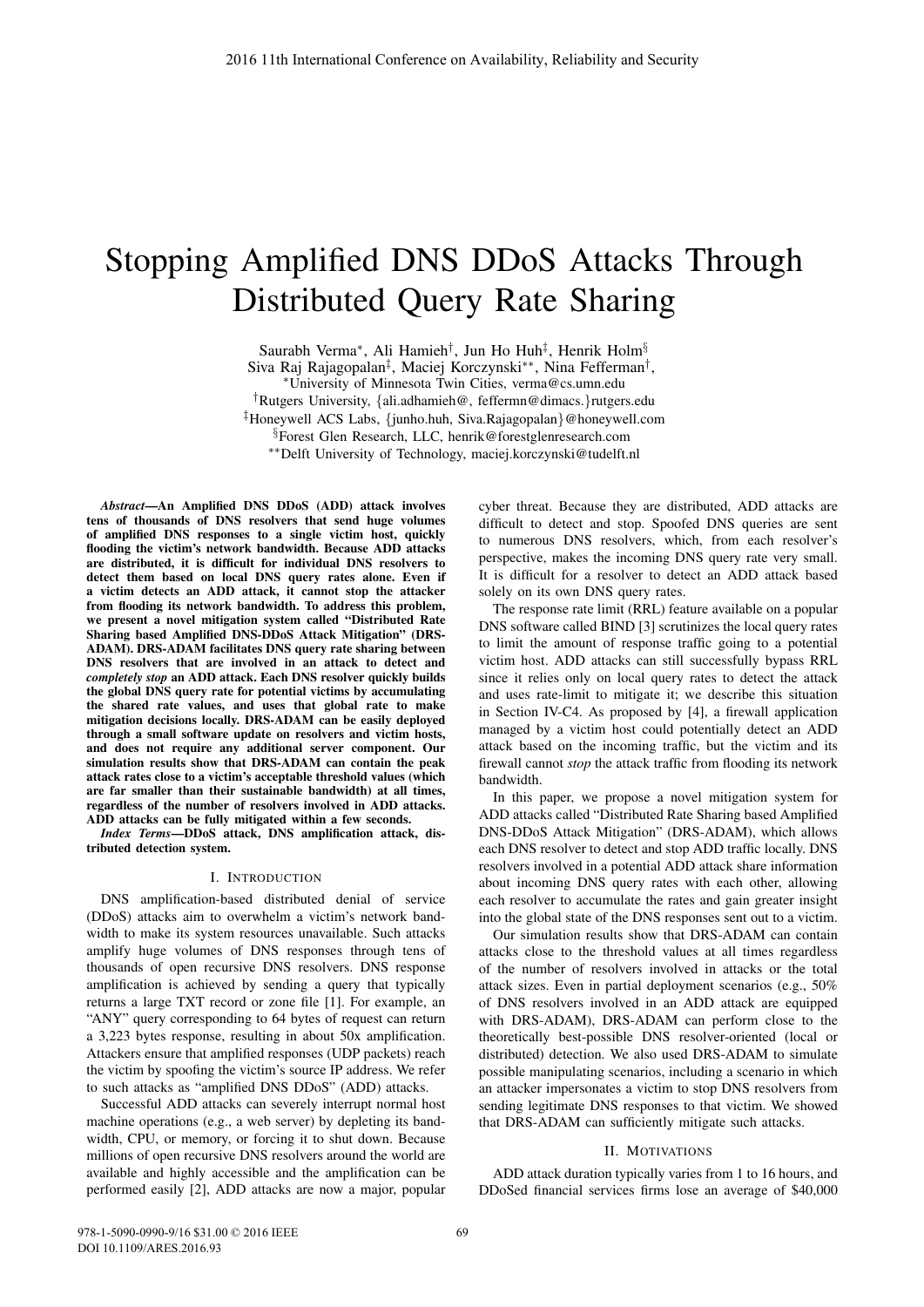per hour [5]. ADD attacks increased over 132.43 percent between the second quarter of 2014 and the second quarter of 2015 [6]. Financial losses related to ADD attacks are often discussed with respect to how the victim hosts are affected, and do not discuss the losses that affect network operators that manage DNS resolvers. In this section, we explain the high level economical, monetary incentives for network operators, e.g., Internet service providers (ISPs), to deploy DRS-ADAM on their DNS resolvers, and become part of the global ADD attack detection operations.

A recent report [7] indicates that millions of home routers could be exposing ISPs and their users to become part of an ADD attack. Since the bandwidth is not free, network operators that get exposed to any kind of DDoS attack have to also pay for the bandwidth that are being abused by a DDoS attack. Rapidly growing volume and frequency of different types of DDoS attacks are significantly impacting the costs network operators have to pay for the bandwidth that is being consumed.

A quick analysis can demonstrate such costs for network operators. Hypothetically, let us assume that it costs about \$0.50 per Gb for an ISP (these rough figures are interpolated from [8]) to provide the promised bandwidth to their customers. Then, for an average ADD attack that abuses about 10 Gbps [9] and lasts about 60 minutes, it will roughly incur \$18, 000 extra dollars for an ADD attack. If we assume, there are more than 100 ADD attacks being performed globally every month [10], it could potentially increase the overall network cost by \$1, 800, 000 per month; such cost would be shared by the network operators. With the deployment of DRS-ADAM, however, network operators can stop ADD attacks at their early stages (before reaching the peak attack rate), and save such costs. We will revisit this cost-saving motivation for network operators in section V-B, and demonstrate the economic benefits for network operators in terms of early attack detection, cost avoidance, and deployment costs.

ADD attacks exploit hundreds to thousands of DNS resolvers to maintain a relatively low query rate at each DNS resolver. This low rate makes it difficult for DNS resolvers to distinguish between legitimate traffic and ADD attack traffic, as their characteristics will be similar at the local level. Many existing solutions [4], [11], [12], [13] propose to detect attacks at the victim host level and then drop packets. When we consider large real-world ADD attacks that can peak around 300 Gbps [14], dropping packets at the victim host level is not a viable solution because it will not prevent capacity from being consumed.

In contrast, DRS-ADAM detects and stops the attack at its origin, i.e., at the DNS resolver level. DNS resolvers involved in an attack share DNS query rate information with each other, building an accumulated query rate and making mitigation decisions locally. DRS-ADAM design was motivated by questions like "Is it possible to detect and stop ADD attacks in a timely manner by facilitating DNS query sharing between DNS resolvers?," "Can ADD attacks be mitigated or stopped before they reach victim's sustainable bandwidth?," and "How



Fig. 1: Architecture of DRS-ADAM.

much network overhead would DNS query rate sharing incur on resolvers?" In Section V, we answer these questions with respect to the simulation results.

One might consider a solution where the victim directly requests individual DNS resolvers to stop sending response packets once it witnesses a few mismatching DNS queries. But without a robust authentication mechanism in place (e.g. PKI)—which can be expensive—resolvers would not be able to verify the identify of the victim. This kind of solution could potentially be abused by adversaries to perform another type of DoS attack—sending fake "stop" requests to resolvers, and stopping legitimate DNS responses from reaching the victim.

## III. DRS-ADAM DESIGN

We describe DRS-ADAM and the protocols used between DNS resolvers and between DNS resolvers and victim.

## *A. Design goals*

Four design goals informed DRS-ADAM development. (1) Our first design goal was to develop a solution that is capable of containing ADD attacks under victim-specified, acceptable bandwidth threshold values at all times, and completely stopping ADD attacks eventually regardless of the number of resolvers involved in an attack. (2) Our next design goal was to develop a software-based solution that uses existing DNS resolvers to achieve high deployability and scalability. We wanted to avoid introducing new, dedicated intrusion detection system servers or other hardware infrastructure. Roughly 27 million DNS resolvers are connected to the Internet worldwide; introducing new, dedicated IDS servers would incur unmanageable costs and be difficult to scale. (3) Our third design goal was to develop a solution that works purely on UDP. Most DNS services are provided and consumed over UDP, which consumes minimum memory/overhead and does not respond to congestion. These characteristics allow fast ADD detection. (4) Our last goal was to avoid expensive authentication techniques that use public-key infrastructure (PKI) for authenticating DNS resolvers or victim hosts.

## *B. Architecture overview*

The three main components that make DRS-ADAM work are DNS resolvers, local anomaly detectors (LADs) running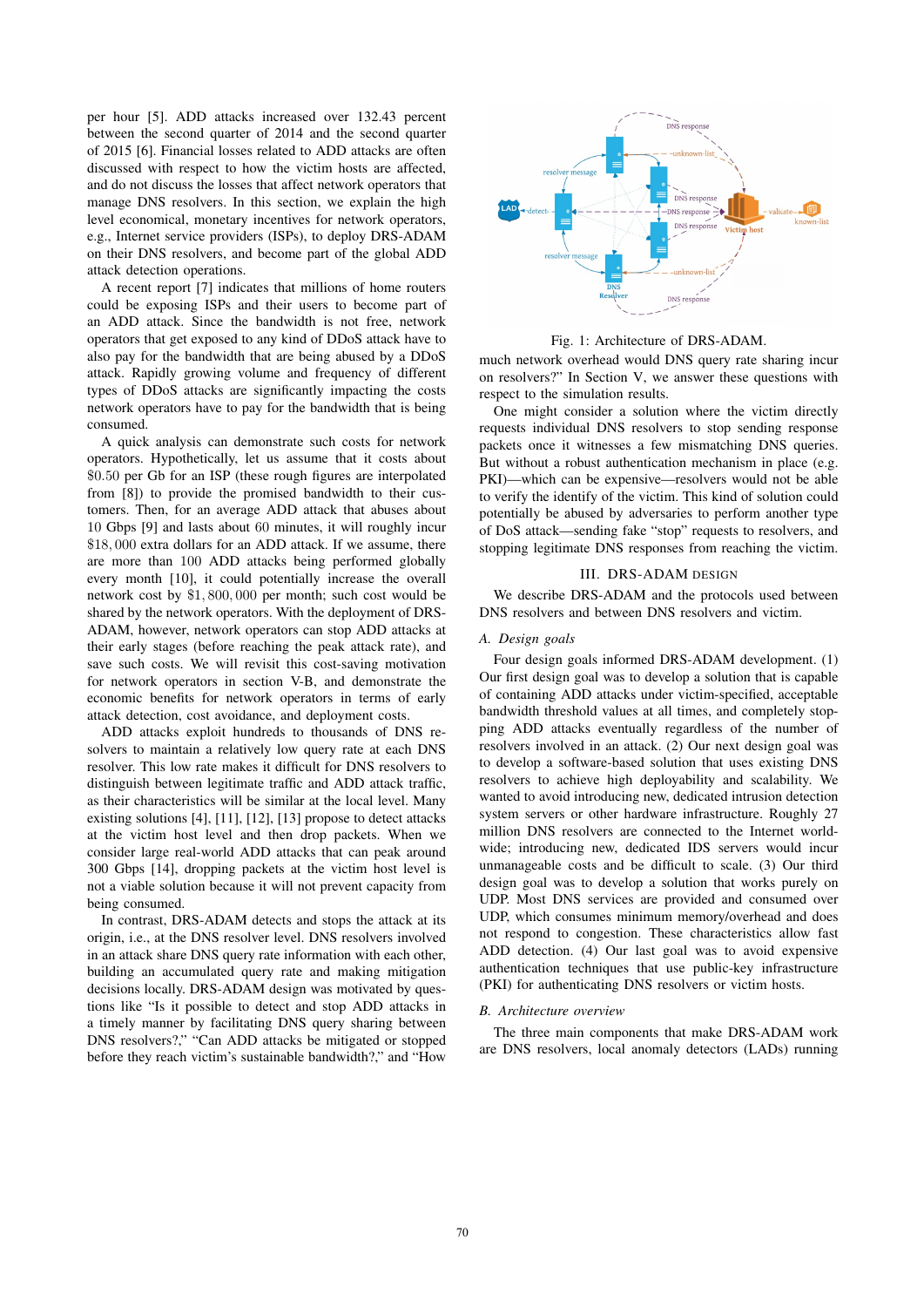inside DNS resolvers, and a UDP-based DNS query rate sharing protocol. Figure 1 represents the DRS-ADAM architecture depicting UDP-based communications between DNS resolvers and between a victim's firewall and DNS resolvers.

A firewall protecting a victim maintains a predefined list of known DNS resolver IP addresses called the "known-list" that keeps track of the DNS resolvers with which the victim sent a DNS query. A small piece of code running on the firewall monitors incoming DNS response messages and checks the source IP address against the addresses stored in the known-list. Note, if a firewall is not present, the victim itself can install the code and monitor incoming DNS responses. If an unknown source IP address is detected, the firewall adds that address to the "unknown-list," which keeps track of unknown DNS resolvers that are potentially involved in an ADD attack. Section III-C describes in detail the protocol used by the victim's firewall and resolvers to optimally share the unknown-list. The query rate sharing protocol the resolvers use is described in Section III-D. The local anomaly detectors running inside the resolvers continuously compute accumulated shared query rates to make mitigation decisions locally.

In the initial presentation of the DRS-ADAM we made two simplifying assumptions for clarity. We assumed that DNS resolvers and victim hosts and firewalls are all discoverable and can communicate with each other. Our second assumption was that, since DRS-ADAM relies on collecting victim's DNS query from the resolvers, we expect that collected DNS query rates do not change much during the attack period. Both assumptions can be relaxed by moving from the complete, global network version of resolver communication to compute accumulated query rates to a version that uses an optimized distributed sum computation (described in Section V-F).

# *C. Communication between the victim and DNS resolvers*

When an unknown DNS response (that the victim has not requested) arrives, the victim adds the IP address of the DNS resolver that sent the response in its unknown-list— if the IP address does not already exist. Every time a new IP address is added, the victim sends only the new IP address to the second-to-last resolver listed in the unknown-list.

TABLE I: Notations used in the communication protocols

| $D_i$     | : A victim's upgraded firewall.<br>: $i^{th}$ DNS resolver IP address entry in<br>unknown-list.     |
|-----------|-----------------------------------------------------------------------------------------------------|
| $DIP_i$   | : The IP address of the $ith$ DNS resolver.                                                         |
|           | unknown-list: A list of unknown DNS resolver IP ad-<br>dresses (those that are possibly involved in |
|           | attack).                                                                                            |
| $SDR_i$   | : A spoofed DNS response sent to victim<br>from $i^{th}$ DNS resolver.                              |
| threshold | : Threshold absolute value sent by the victim.                                                      |

Based on the notations from Table I, let us assume at  $t = 0$ a victim host V receives a DNS response from  $D_i$ , which is not listed in either the known-list or unknown-list. V creates a new entry and appends the IP address of  $D_i$  to the unknown-list. V then forwards  $D_i$ 's IP address to only the DNS resolver listed as the second to last resolver in the unknown-list. In Section III-D, we explain why that process is sufficient for DNS resolvers to build the complete network of resolvers involved in the attack.

If  $D_i$  is already known, V does not take any action. That protocol is described below.

| $D_i \longrightarrow V$ : $SDR_i$                          | Victim $V$ receives a          |
|------------------------------------------------------------|--------------------------------|
|                                                            | spoofed DNS response           |
|                                                            | from $D_i$ for the first time. |
| $V \longrightarrow D_{i-1}$ : DIP <sub>i</sub> , threshold | Victim $V$ forwards thresh-    |
|                                                            | old and IP address of $D_i$    |
|                                                            | to $D_{i-1}$ .                 |

V also shares its "absolute threshold value" with  $D_{i-1}$ , which is determined based on the victim's experience of the expected DNS traffic and sustainable bandwidth. Note that DNS traffic volume for enterprises is typically less than  $1\%$ of the total traffic [15]. The protocol was designed to minimize communication complexity and the bandwidth consumed by the victim. A victim only needs to send a single IP address each time its unknown-list gets updated. With  $n$  number of resolvers involved in an ADD attack, the total complexity of messages forwarded to resolvers will be  $O(n)$ .

#### *D. Query rate sharing between DNS resolvers*

We designed a protocol that allows resolvers to quickly discover all other resolvers involved in an ADD attack while consuming an acceptable amount of bandwidth. That protocol is described below.

| $D_{n+1} \longrightarrow V$                  | $:SDR_n$                                | V receives a spoofed DNS<br>response from $D_{n+1}$ for the<br>first time.  |
|----------------------------------------------|-----------------------------------------|-----------------------------------------------------------------------------|
| $V \longrightarrow D_n : DIP_{n+1}$          |                                         | V forwards $D_{n+1}$ 's IP ad-<br>dress to $D_n$ .                          |
| $D_n \longrightarrow D_1$ : $DIP_{n+1}$      |                                         | $D_n$ forwards $D_{n+1}$ 's IP ad-<br>dress to $D_1$ .                      |
| $D_n \longrightarrow D_2$ : $DIP_{n+1}$      |                                         | $D_n$ forwards $D_{n+1}$ 's IP ad-<br>dress to $D_2$ .                      |
| $\vdots$ $\longrightarrow$ $\vdots$ $\ldots$ |                                         |                                                                             |
| $D_n \longrightarrow D_{n-1} : DIP_{n+1}$    |                                         | $D_n$ forwards $D_{n+1}$ 's IP ad-<br>dress to $D_{n-1}$ resolver.          |
|                                              | $D_n \longrightarrow D_{n+1} : DnsList$ | $D_n$ forwards its current full<br>unknown-list to $D_{n+1}$ .<br>resolver. |

Assume that at time  $t$  a victim has an unknown-list  $L_n$  containing *n* number of DNS resolvers, namely  $\{D_1, D_2, \ldots, D_n\}$ . At the same time, all of the listed DNS resolvers  $\{D_1, D_2, \ldots, D_n\}$  maintain the same  $L_n$ . At time  $t + 1$  a new DNS resolver  $D_{n+1}$  gets added to  $L_n$ , and the victim updates the list to  $L_{n+1}$ . The victim sends the IP address of the new  $D_{n+1}$  just to the second last DNS resolver in  $L_{n+1}$ , which is  $D_n$ . Upon receiving that IP address,  $D_n$ sends the IP address of  $D_{n+1}$  to all of  $\{D_1, D_2, \ldots, D_n\}$ , and also sends the full unknown-list to the newly added  $D_{n+1}$ . After that, all DNS resolvers  $\{D_1, \ldots, D_{n+1}\}\$  have  $L_{n+1}$  =  $\{D_1, D_2, \ldots, D_{n+1}\}.$  This process follows iteratively for the remaining resolvers involved in the attack. We refer to messages that carry information related to the unknown-list as "resolver messages." These messages are UDP packets, as planned in our design goals (see Section III-A).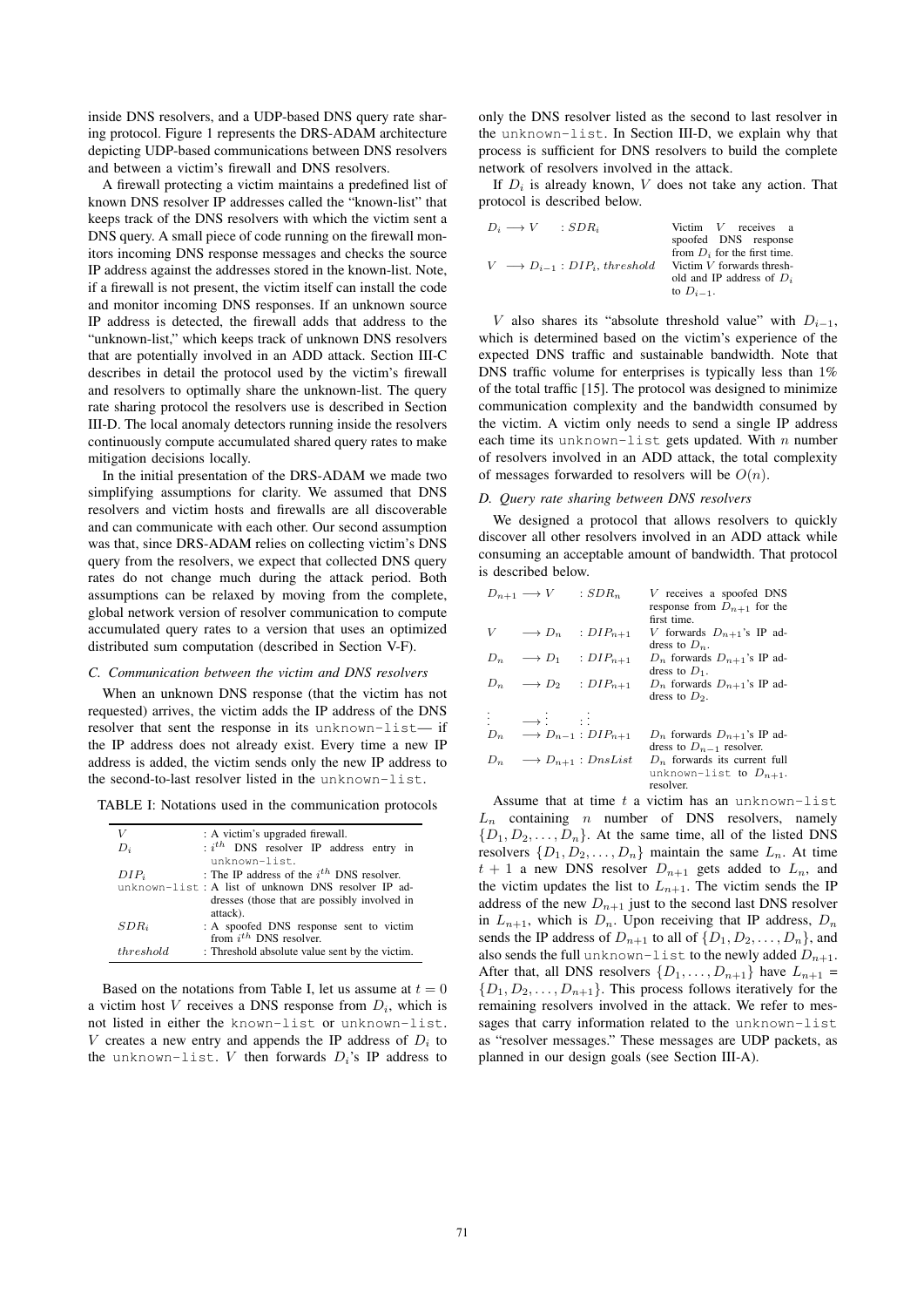The  $D_i$  resolver may receive a resolver message that contains the IP address of  $D_{i+1}$  from the victim before it receives the full unknown-list from  $D_{i-1}$ . This case can be handled by making the  $D_i$  resolver solely responsible for propagating the  $D_{i+1}$  resolver IP to everyone in the unknown-list as it is continuously updated. This is achieved by simply keeping track of the unknown-list resolver IPs to which  $D_i$  has sent the  $D_{i+1}$  resolver IP.

The resolver message packet is designed to contain both the unknown-list and the rate of incoming DNS queries targeting the victim—the "DNS query rate." Resolvers keep track of the resolvers to which they have sent DNS query rates and ensure that all resolvers in the unknown-list have the rates. That way, the victim's global DNS query rate is updated at the same time as the resolvers build the complete list of resolvers involved in the attack.

#### *E. Complexity*

In this section, we characterize the complexity of our communication protocols in terms of the number of resolvers (n) involved in an ADD attack. As discussed in Section III-D, each resolver has access to  $n$  number of resolver IP addresses as part of the unknown-list at the end of an attack. Resolver  $D_i$  sends the IP address of  $D_{i+1}$  as well as the DNS query rates of victims to all resolvers in the unknown-list. Hence, in the worst case,  $D_i$  will send  $O(n)$  messages, and the total worst case complexity for  $n$  resolvers involved in an attack will be  $O(n^2)$ . In Section V-F, we further explore the techniques for reducing the complexity to linear and logarithmic polynomials. The network bandwidth consumed by victims and resolvers from exchanging resolver messages will increase linearly with respect to the growing number of resolvers involved in an attack. About 99% of the resolver messages will contain just one IP address of a DNS resolver and a DNS query rate. We expect that such messages will be about 12 bytes, not including any lower-level headers.

# *F. Detection checks*

Each DNS resolver maintains a local information table (LIT) containing DNS queries rate per IP. This table can be maintained as part of a resolver monitoring service and consumes few memory resources. During the attack, the *victim's DNS query rate* is shared across all suspicious resolvers involved in the attack. The resolver's LAD continuously accumulates those rates and performs the threat assessment. The LAD computes threat bandwidth  $(=$  accumulated DNS query rate of victim  $\times$  amplification factor  $\times$  average query size) for the victim, which represents the potential bandwidth of volumetric attack as it builds. Generally, amplification is  $\approx 20 - 70x$  and query size is  $\approx 64$  bytes. If the calculated threat bandwidth exceeds a certain threshold, the LAD declares an attack and the DNS resolver blocks any further traffic to the victim. We sometimes refer to a resolver that stops traffic as an activator resolver. Note that the victim could redirect its clients (or DNS traffic) using abused resolvers to 'safe' DNS resolvers.

#### IV. PERFORMANCE EVALUATION

#### *A. Prototype implementation*

To demonstrate the feasibility and performance of DRS-ADAM, we implemented a prototype in Python and used it to build a simulation testbed. All of the core DRS-ADAM components, including the local detector and query rate sharing modules deployed on DNS resolvers, and the victim side module that monitors incoming DNS responses and communicates with DNS resolvers, were fully implemented. The DNS resolver message was constructed based on the packet structure shown in Figure 2. Field Type is used to identify message type (in our case there is only one kind, i.e., the resolver message) and other fields are self-explanatory. The victim message (used to communicate with resolvers) was constructed using the same packet structure, but the query rate was set to NULL. UDP-based communication protocols were implemented as described in Sections III-C and III-D, exchanging those two types of messages.



Fig. 2: Packet structure used by DNS resolvers. the resolver detectors.

## *B. Methodology*

*1) Simulation environment:* Hardware/virtual network We used a DELL T320s server with a 2.4 GHz Intel Core 10 CPU and 16 GB of RAM, running VMware ESXi v5.5 virtualization software. An Ubuntu 14.04.1 LTS virtual machine was deployed on the ESXi server. To build a virtual network, we used network name spaces and virtual Ethernet pairs (veth) mechanisms implemented in Linux OS. Emulated bots, resolvers, and the victim were deployed on the same virtual machine, but each component had its own isolated stack of code, application, and network and was connected using a veth pair.

Emulated topology The tested topology illustrated in Figure 3 was designed to emulate the attack traffic logical topology and the distributed nature of the defense mechanism. Bots and resolvers were organized in clusters; each cluster emulated an autonomous system (AS). The size and the number of clusters for resolvers and bots varied depending on the setting for each test. Each cluster of bots and resolvers was attached to an edge router. These edge routers were connected through transit routers, and the added delay or latency between them was set to emulate an Internet link—aggregation/core.

Attack traffic Each bot in a cluster was programmed to send spoofed TXT queries to a designed cluster of resolvers. Each bot in a cluster sends in parallel using a *thread* to the list of resolvers in the designed cluster. The query is static for each thread to the assigned reflector and amplifier resolver. Once the query for each thread is crafted, the thread will send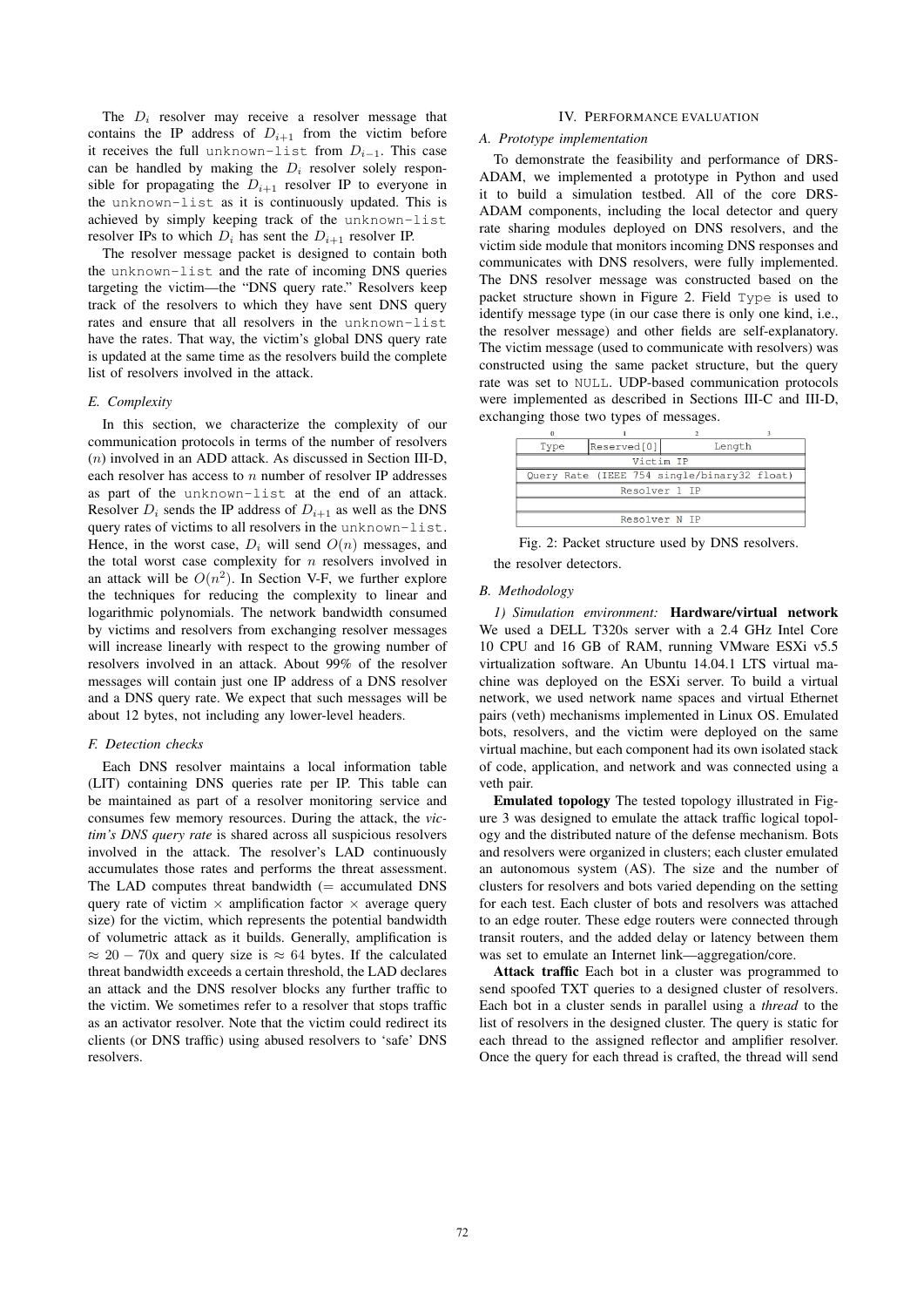

Fig. 3: The emulated topology.

the query—using *raw socket* functionality—in a loop until the end of an attack. This process is similar to the way real-world ADD attacks generate traffic.

The following is a subset of DRS-ADAM test instructions: (i) set up and start the virtual network with the emulated topology; (ii) specify the hosts that will behave as bots or name servers, taking into consideration clustering; (iii) start the implemented resolver detector module (see Section IV-A) on every name server-assigned machine; (iv) monitor name servers' exchange messages; (v) start the implemented victim monitor module at the assigned host; (vi) monitor victim exchange messages and link rates; (vii) master attacker sends commands to run attack traffic on every assigned bot.

In RRL experiments, BIND 9.9.5 was installed on each resolver and RRL was enabled. The victim monitor module was not launched. The resolver response was constructed by adding a zone file to BIND9 where the TXT query response size was configurable. RRL was configured by setting up the responses-per-second parameter and the window value in '/etc/bind/named.conf.options' file.

Parameters configuration The DRS-ADAM window size was set to 1s. The responses-per-second value of RRL was set based on the threshold. The RRL window size was set to the recommended value of 5 seconds. The rate of the attack varied depending on the number of bots; in all the experiments, this number was the same as the number of resolvers. The query rate per resolver was 10 qps. It takes 5 seconds to build a full-size attack, which reflects the worst real-world case actually, it is in the range of  $5 - 30$  seconds. The duration of the attack was set to 30 seconds.

The scale of these experiments was the largest we could obtain in our testbed environment while guaranteeing the quality and reliability of the results. The performance metrics used in the experiments are: hit peak attack (HPA), DNS attack traffic over time, mitigation time, and system overhead. HPA characterizes the highest point of attack strength, which is defined here as a percentage of the absolute volume of the attack. The mitigation time is the time elapsed from when the attack size at the victim first reaches a minimum and insignificant amount of traffic to be definitely lower than this minimum. Indeed, during the attack's growth phase, the victim will always receive at least one answer or minimum amount of traffic from any newly attacked resolver before that resolver blocks the attack traffic.



Fig. 4: HPA variation with the number Fig. 5: Mitigation time as a function of of involved name servers.



the number of involved name servers.

# *C. Results*

For our experiment, the threshold percent value in the results figures is normalized to the attack's volume. But its real value is actually the *threshold absolute value* given by the victim; this value is a small percentage of the victim's sustainable bandwidth. Indeed, the threshold percentages used in our experiments are very large in comparison to real percentages in order to show how the performance metrics differ with respect to the number of resolvers. This size also gives us more confidence in results when scaling up. In actuality, the *threshold absolute value* will be much smaller than 5% of the attack's size—in the current attack trends, victim bandwidth is usually in the range of  $0.03 - 16\%$  of attack's size and maximum DNS traffic is less than 5% of the victim's sustainable bandwidth. In our simulation, we increased the number of resolvers while keeping the DNS query rate received by resolvers constant. Figure 4, Figure 5, and Figure 6 are plotted for different threshold values.

*1) Hit peak attack rate:* Figure 4 shows the HPA metric with a varying number of name servers  $(nsIn)$  for different threshold settings. It demonstrates the impact of an ADD attack on a victim with DRS-ADAM system in place. We can observe that the peak attack traffic at the victim fluctuates with just small variations around the *threshold absolute value* (HPA is close to the threshold percentage) as we increase the number of resolvers; this is clear after 50 resolvers. As a result, inbound attack traffic at the victim will never reach its sustainable bandwidth; for instance, if the *threshold absolute value* is 5% of the victim's sustainable bandwidth, the peak attack traffic at the victim will only be around 5% of the latter bandwidth when DRS-ADAM is in use.

This result implies that DRS-ADAM is *scalable* with respect to resolvers involved in attacks and suitable for mitigating large DNS amplification attacks without disrupting a victim's normal services.

Due to the limited computing resources we had in our experiment setup, we were not able to emulate more than 100 DNS resolvers. However, we further discuss theoretical justifications for the scalability of DRS-ADAM in section V-F.

In fact, DRS-ADAM resolvers are exchanging messages and aware in real-time of the actual global rate of the attack in parallel with the attack growth. The DRS-ADAM messages from the activator resolver—used by the attacker at the threshold growth level—activates previously attacked resolvers to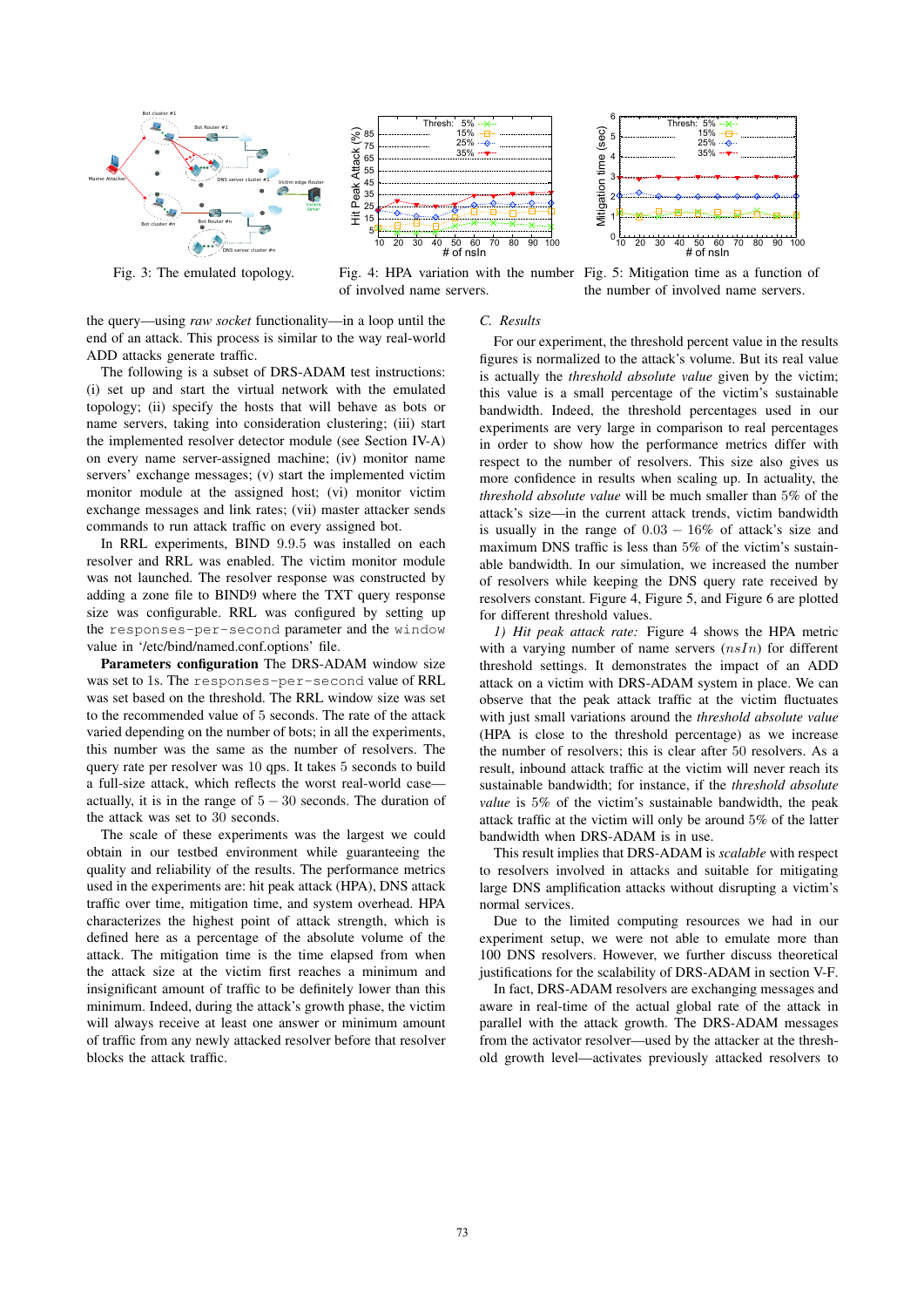

Fig. 6: System Workload

drop the spoofed queries received from the attacker, since they already know the past attack's global rate. HPA depends on this delay of activation from when the attack size reaches the threshold to be blocked by all previously attacked resolvers. HPA is close to the threshold percent value as this activation delay is much smaller than the attack's double growth speed after hitting the threshold; the growth phase time of the attack occurs in seconds, usually around  $20 - 30$  seconds. The delay time until message receipt from the activator resolver is measured in ms for all previous attacked resolvers; the message delivery time and its transmission delay (including 'build-out' DRS-ADAM packet delay; it was around  $0.4\mu s$ on our platform) measured in  $ms$  and  $\mu s$  (for any network connection), respectively.

The HPA is slightly sensitive to the number of  $nsln$  as the time difference between when two previously attacked resolvers enter the blocked state of the attack traffic is measured in  $\mu s$ . Note that a victim needs to receive only one mismatch DNS answer—i.e., inbound answer without a matching outbound query—to start communicating with the involved resolvers (see Section III-C).

*2) Mitigation time:* DRS-ADAM is a quick response system that can mitigate ADD attacks within a few seconds, as shown in Figure 5. We expect even shorter mitigation times in the real-world, as the threshold will be much smaller while the attack growth speed is the same as in the test experiments. Also, mitigation time does not vary with respect to the number of resolvers for a fixed threshold, which demonstrates the scalability of DRS-ADAM for mitigating real-world attacks.

The mitigation time is only slightly sensitive to the number of resolvers as it depends mainly on the following two factors that are practically independent of the number of resolvers. (i) The first factor is the time it takes an attack to reach the threshold percent value of its total size. The defined time for any fixed threshold percent value is independent of the number of resolvers—the time taken for an attack to reach its maximum size is fixed and similar to real cases, independent of the number of resolvers. (ii) The second factor is how quickly DRS-ADAM resolvers block their local attack traffic relative to the growth speed of the attack after the attack has reached the threshold size. This blocking speed as discussed for Figure 4 is much faster, and we can apply the same reasoning about HPA insensitivity to the number of resolvers.

The time taken for the attack to reach the four thresholds of

5, 15, 25, 35 percents are 0.25, 0.75, 1.25, and 1.75 seconds, respectively. Our mitigation times included those build up times, so there is half a second difference in mitigation time between any threshold percentage value, regardless of DRS-ADAM mitigation time performance at different thresholds.

When DRS-ADAM is used, the victim's inbound attack traffic grows in seconds under an ADD attack, hits a peak value close to the *threshold absolute value*, and then declines substantially after this highest point. The peak is short-lived, measured in ms, and the decline occurs within a few seconds  $(< 1.25$ s for any threshold and number of resolvers).

*3) Bandwidth and memory consumption:* A victim's outbound bandwidth consumption increases linearly in bytes per second with respect to number of resolvers involved in an ADD attack, as shown in Figure 6a. During an attack, a range of tens of thousands of resolvers corresponds to victim host bandwidth consumption of a few KBps. This consumption is negligible in comparison with the MBps or GBps bandwidth available to a victim, and thus, does not affect its system workload in any way.

Similarly, the average bandwidth consumption for each resolver increases linearly with the number of resolvers involved in an attack, as shown in Figure 6b. If we again scale the number of resolvers to tens of thousands, the worst case corresponds to a few hundred KBps bandwidth consumption per resolver. This amount of consumption is manageable and does not disrupt the main activities of a DNS resolver. Figure 6c represents the total bandwidth consumption per resolver during the whole attack period. For real-world cases like spamhaus, this consumption corresponds to a few MB of bandwidth, which is quite manageable.

Each resolver maintains a state table of query arrival timestamps in order to calculate its local attack rate. The maximum size of this table is the product of maximum queries per second and window size. Assuming 2 bytes per time-stamp, 600 qps rate, and a window size of 1 sec, a resolver consumes 1200 bytes of its memory.

*4) Comparison with RRL :* To show mitigation capabilities against highly distributed ADD attacks, this comparative experiment with RRL used a fixed attack size regardless of the number of resolvers. The *absolute threshold value* stayed the same for any threshold percentage, while the number of resolvers increased. As a result, the attack query rate per resolver decreased. To the best of our knowledge, this work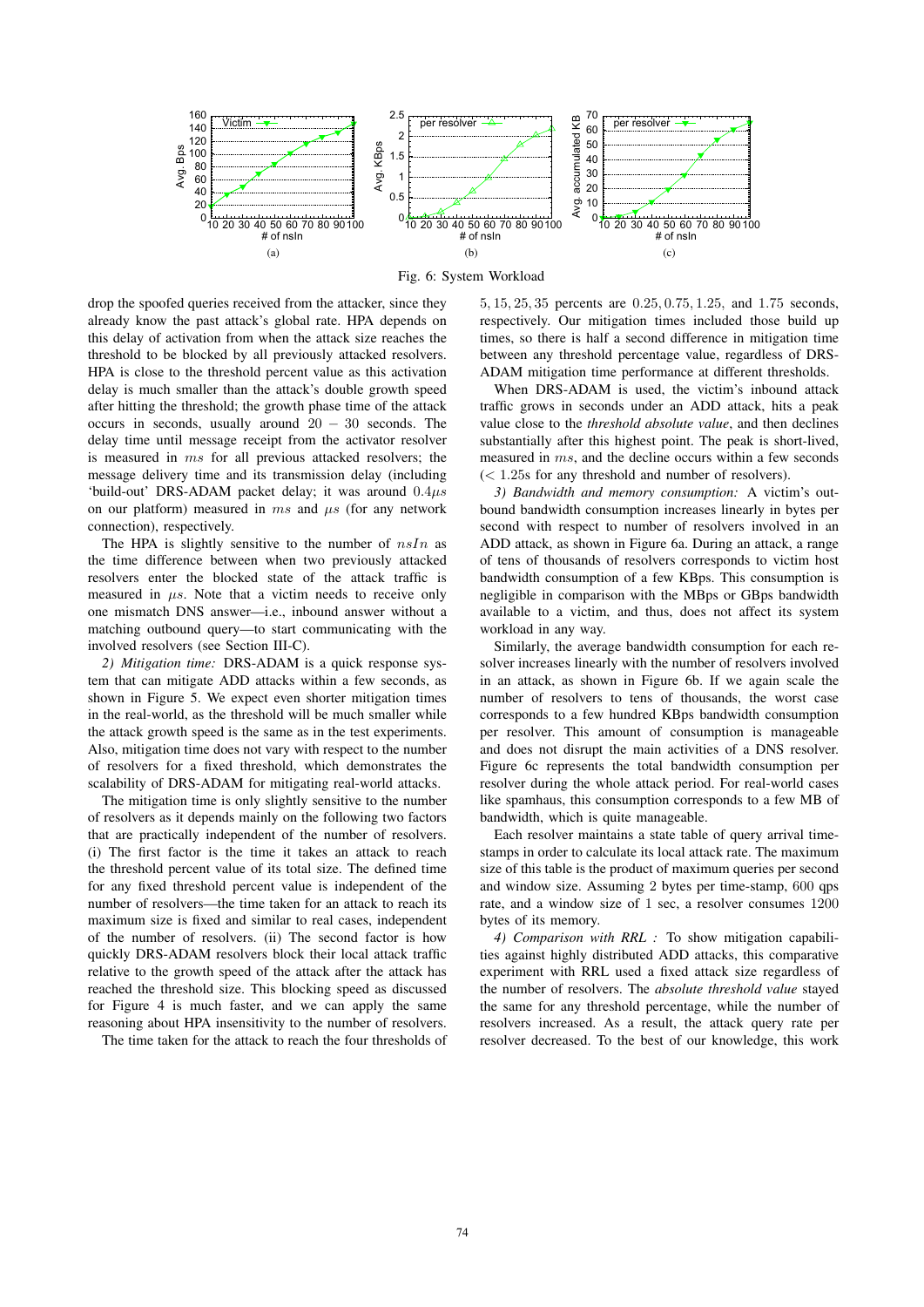

Fig. 7: Normalized inbound rate over Fig. 8: HPA variation for partial deploytime of the victim's router.



ment of DRS-ADAM with 100 resolvers and 15% threshold.



Fig. 9: Manipulating (gaming) DRS-ADAM and observed resolver normal traffic.

presents the first experimental evaluation of BIND9's RRL feature in a distributed setting with multiple DNS resolvers; to date, RRL has been tested only on a single DNS server. Figure 7 depicts the normalized inbound rate (NIR) observed at the victim's router interface for different numbers of resolvers. The threshold used is 5%. NIR is the real-time attack rate percentage of the peak expected attack's volume at the victim (the total attack volume after the growth phase when no mitigation is in place). The responses-per-second value of RRL is set to 10 based on the 5% threshold.

When the number of resolvers is greater than or equal to 20, the RRL *rate-limit* response is not activated during the attack, and the victim host faces downtime. When the ADD attack becomes well-distributed, using more resolvers at the same attack size, it can bypass the RRL detection mechanism when the attack query rate per resolver becomes less than or equal to the per-second limit of RRL (10 qps in the 20 resolvers' case). Thus, RRL will have little or no impact on highly-distributed ADD attacks. Even when RRL can detect an attack in the case of 10 resolvers, it cannot stop the attack traffic before the HPA hits 34.8% for the 5% threshold value. This trait shows that high-scale attacks might still be effective even if they are detected and rate-limited. In contrast, DRS-ADAM stops all attack traffic in less than two seconds and contains HPA at around 5%. The NIR of an RRL for 10 resolvers rose to 19.3% after one second, gradually increased by 3.8%, and finally settled at 19.3% after 6 seconds. In the first second (Second 1), two Group 1 resolvers are each attacked at a rate of 20 qps; the RRL *rate-limit* response is activated for a small fraction of queries (one query in the first second). This response contributes approximately 19.3% to the NIR. Note that an attack's start second is different from the first RRL counting second. Here's what happens in the test: in the first RRL counting second, the attacker sends 9 queries, while in Second 2, the attacker sends 11 queries; because the responses-per-second limit is 10, the second RRL account becomes negative at each resolver only at the end of Second 2. For every received query, the RRL counter is decremented by one, and at the start of every counting second it is increased by the responses-per-second value and is limited to that value. At the start of Second 2, the Group 1 resolvers' RLL *rate-limit* response is negative and activated to send a truncated response to every other incoming query (BIND9 slip default value is 2). This truncated response (used for false positive mitigation) is the same size as the query and guarantees that the query is not amplified. Therefore, Group 1 adds around  $3.8\%$  ( $\approx 20$  unamplified replies—out of 200 amplified answers—that the same size as the queries) to the NIR in the full second. Also, at the start of Second 2, two new resolvers (Group 2) are attacked. Their RRL *ratelimit* response will be activated for only a few queries (as with Group 1 during Second 1) in this second and thus contribute approximately 19.3% to the NIR. In Second 3, Group 2's RRL account is negative and starts to behave like Group 1. Together, Groups 1 and 2 contribute 7.6% to the NIR and Group 3 contributes 19.3%. In Second 4, the first three groups contribute 11.4% to the NIR and Group 4 contributes 19.3%. In Second 4, the first four groups contribute 15.2% to the NIR and Group 5 contributes 19.3%. In Second 6, all the groups contribute 19.3% to the NIR and stays the same (RRL account at any resolver will remain negative) until the end of the attack.

*5) Partial deployment of DRS-ADAM:* In this section, we evaluate the effectiveness of DRS-ADAM when it is *partially deployed* on a set of resolvers. DRS-ADAM is designed to propagate the requisite information sequentially from one resolver to another; i.e., by forming a chain of resolvers to reduce the message exchange complexity. If DRS-ADAM is not deployed on any one of the resolvers involved in an ADD attack, then it will break that chain of information propagation and form disjointed groups of resolvers that cannot exchange query rates with other groups. To avoid that situation, we enhanced our original victim and DNS resolver communication protocol described in Section III-C as shown below.

| $:SDR_i$<br>$D_i \longrightarrow V$               | Victim $V$ receives a spoofed DNS           |
|---------------------------------------------------|---------------------------------------------|
|                                                   | response from $D_i$ for the first time.     |
| $V \longrightarrow D_{i-k} : \{DIP_i, \ldots, \}$ | Victim V forwards threshold and             |
| $DIP_{i-k+1}\},\$                                 | IP address of $\{DIP_i, DIP_{i-1}, \ldots,$ |
| threshold                                         | $DIP_{i-k+1}$ to $D_{i-k}$ .                |

Resolvers can now receive multiple DNS resolver IPs from the victim monitor module based on the value  $k$ . This flexibility in  $k$  helps predecessor resolvers to be connected with successor resolvers when the chain is broken by a resolver that is not equipped with DRS-ADAM.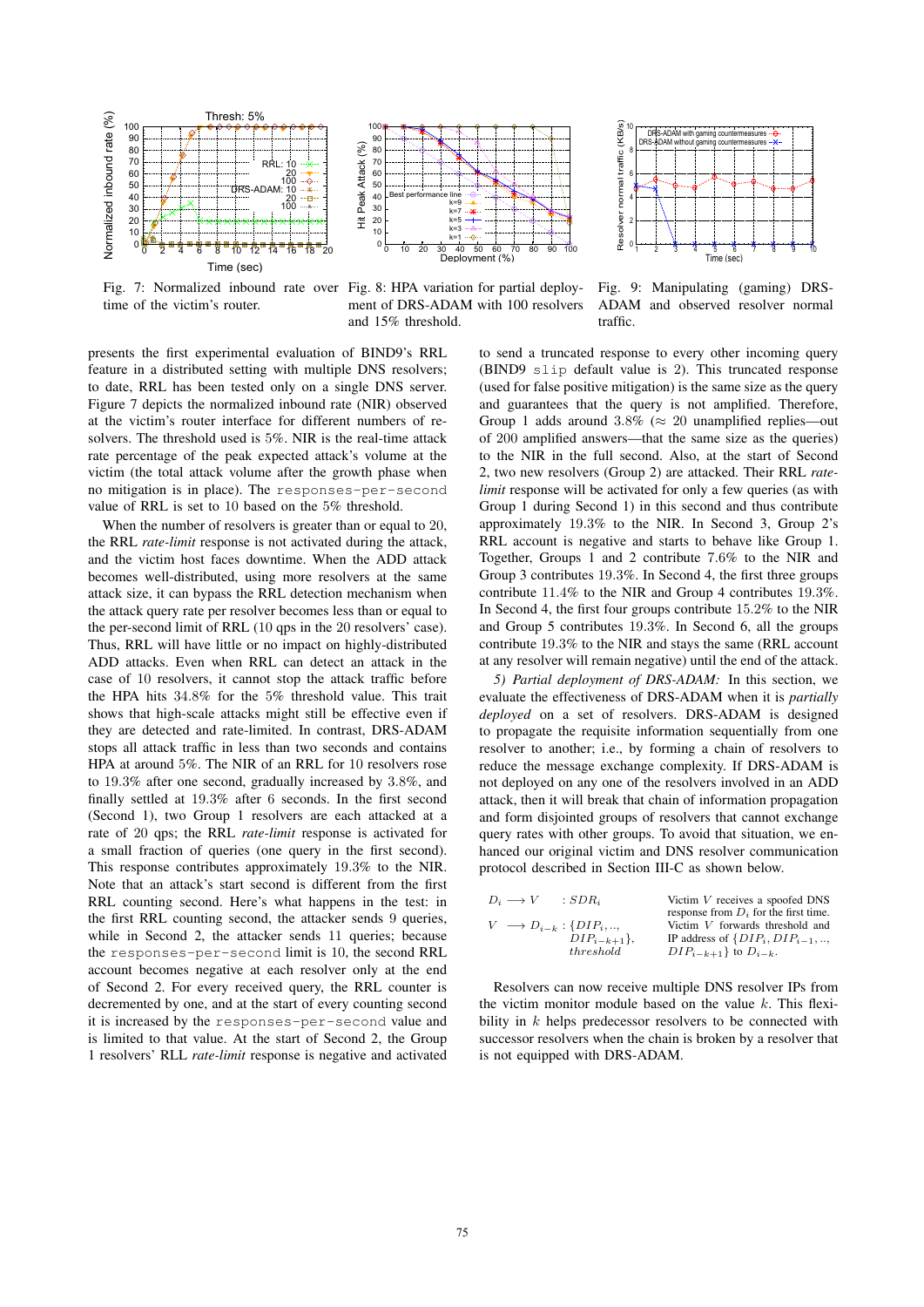Figure 8 shows HPA for different percentages of resolvers equipped with DRS-ADAM. Resolvers that are equipped with DRS-ADAM were randomly selected from a set of 100 resolvers. In particular deployment scenarios, there will always be a minimum HPA value, since resolvers that are not equipped with DRS-ADAM cannot stop an ADD attack. The best performance line in the graph represents this minimum HPA that will be observed when a *theoretically best-possible*, resolverbased (both local and distributed) solution is deployed.

By increasing  $k$ , the DRS-ADAM performance improved, and eventually when  $k \geq 5$ , gave close to that best theoretical performance. The message complexity for the victim would now be  $O(kn)$ , increasing linearly with the value of k. For a small constant  $k$  value; however, it is safe to expect the complexity to remain at  $O(n)$ .

*6) Manipulating DRS-ADAM and defending against UDP spoofing :* The attacker can use various methods to manipulate (or game) our DRS-ADAM system by exploiting its communication protocol. In one scenario, an attacker can try to falsify the DNS query rates or *unknown-list* circulating among DNS resolvers by forging UDP packets. The attacker can send a resolver packet of less than the actual DNS query rate (even 0). DRS-ADAM solves this problem by considering the packet with the maximum DNS query rate but limited to an upper rate bound. This received attack rate limit prevents a bogus message with a large rate from blocking normal DNS traffic to a client. The limit is set to the maximum attack rate per resolver of the real-world largest DNS amplification attack [14].

An attacker can also send a huge garbage unknown-list to increase a DNS resolver's communication overhead. DRS-ADAM cross validates list by obtaining the DNS query rate for a few random resolvers; the rate should be greater than 0.

We implemented both these logics in our DRS-ADAM system and simulated a manipulation attack by constantly generating forged UDP packets (with an interval of 100 ms) that each carried either a lower DNS query rate or a huge garbage list. Our DRS-ADAM successfully dropped all such packets and our results remained same as shown in Figures 4,5.

Another scenario exploits DRS-ADAM to block normal DNS traffic even when the victim is not under ADD attack. Here, the attacker sends forged packets of DNS query rates. DRS-ADAM cross validates query rates from randomly selected resolvers just before blocking the victim services. The attacker can further attempt confusion by sending responses from all resolvers. DRS-ADAM can identify the type of attack as it does not expect packets from all resolvers. For this experiment, we sent forged DNS query rates along with normal DNS queries from the victim to a resolver.

Figure 9 shows that the DRS-ADAM manipulation prevention system successfully continued serving DNS queries for the victim even when an attacker tried to exploit it. Furthermore, we strengthened our cross validation technique by attaching a nonce to resolver messages and expecting the same nonce in return. Additionally, each DNS resolver considers the lowest threshold retrieved from the 'victim' messages but also limited to a *lower threshold value*. This measure eliminates threshold setting manipulation. The *lower threshold value* is fixed on the DNS resolver side. A conservative, lower threshold value of 5Mbps could also be used, as most network connections are measured in 100Mbps, 1Gbps or 10Gbps.

When these prevention measures are in place, an attacker could still succeed by using multiple machines and broadcasting fake rate messages to block normal DNS traffic to a client. A DNS resolver prevents this situation by checking whether its local 'victim' rate is smaller than the lower bound of the 99.999% confidence interval of the received attack rates. When this measure is in place, an attacker desiring to block normal DNS traffic to a client by DRS-ADAM manipulation will need more machines than to DDoS directly to the target host.

#### V. DISCUSSION

This section examines what it means to deploy DRS-ADAM in the real world and discuss the scalability and optimization techniques for reducing communication overhead.

# *A. Satisfying design goals*

Our first design goal, as stated in Section III-A, was to contain ADD attacks under victim-specified acceptable bandwidth threshold values. Our HPA results (see Section IV-C1), showed that DRS-ADAM is capable of keeping ADD attacks below different ranges of threshold values at all times, and stopping ADD attacks completely. It also surpassed RRL in containing and stopping ADD attacks, as is evident from section IV-C4. Since DRS-ADAM is purely a software-based solution that requires just a small upgrade on DNS resolvers and victim firewalls, it satisfies our second goal of achieving high deployability and scalability; we discuss our deployment strategies in the next section. Lastly, all DRS-ADAM communication protocols are UDP based, and its architecture does not rely on any cryptographic key based authentication scheme, which satisfies our last two goals of developing a purely UDP based solution and avoiding the use of expensive PKI.

# *B. Economical incentives for network operators to deploy DRS-ADAM*

With DRS-ADAM installed, in a real ADD attack scenario like spamhaus [14], all resolvers involved in the attack will consume bandwidth in *KBps* for few seconds during the process of sharing query rates before stopping the attack completely (see section IV-C3). This amount of bandwidth consumed to facilitate DRS-ADAM communications during the initial stages of the attack is infinitesimal compared to the bandwidth that would be consumed if the attack runs (i.e., without DRS-ADAM) at  $\sim$ 10 − 300 Gbps and lasted for a week. Such network bandwidth costs can be avoided with DRS-ADAM in place, and result in considerable yearly cost savings for network operators. In the example scenario described in Section II, an ADD attack can potentially incur network costs up to \$1, 800, 000 per month, which would be shared among the network operators involved in an attack. With the rapidly increasing size and frequency of ADD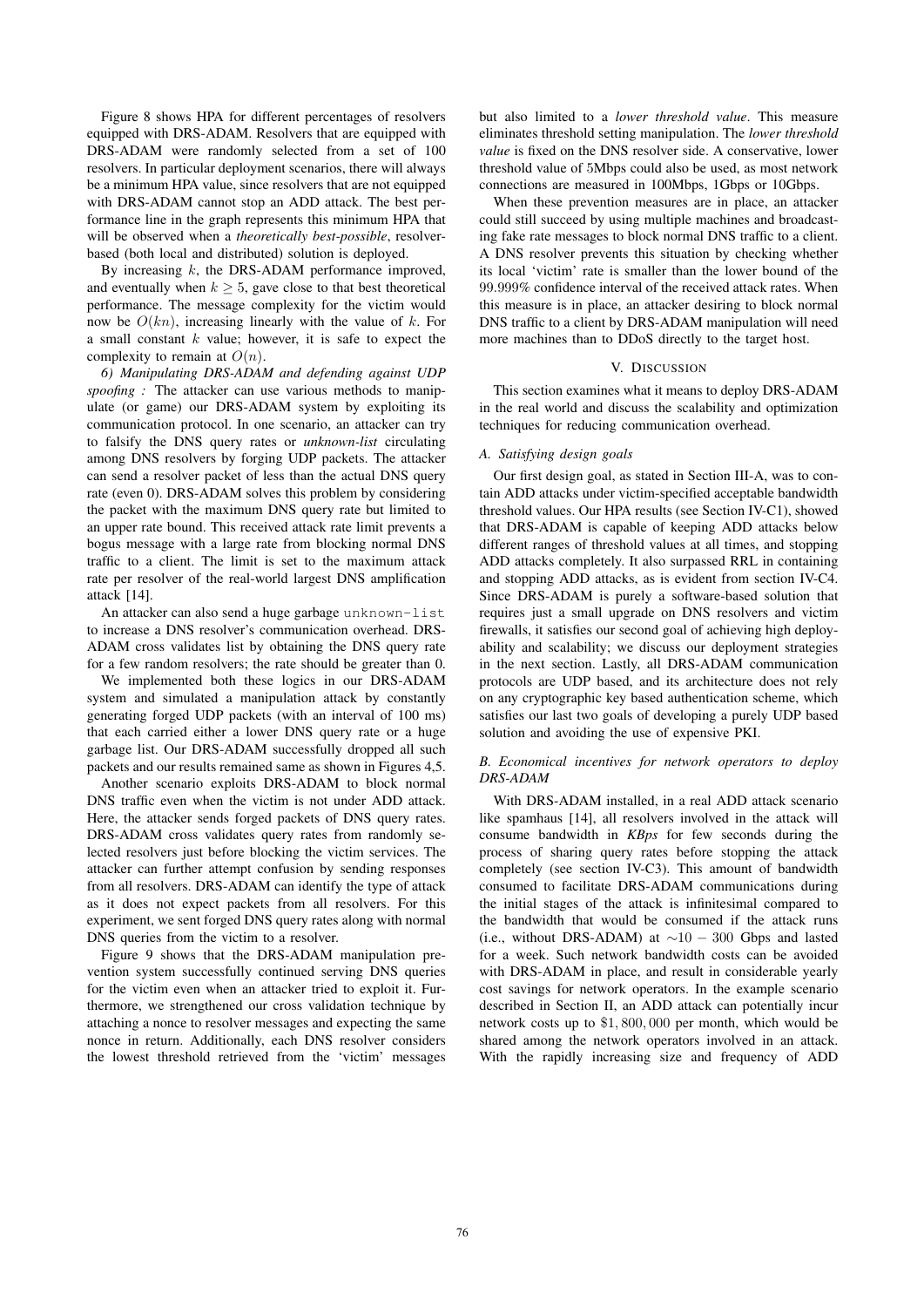attacks, we expect such bandwidth consumption costs that network operators would have to pay will also increase exponentially over time. Hence, in long run, network operators (that manage DNS resolvers) will benefit immensely in terms of avoiding unwanted bandwidth consumption costs by installing DRS-ADAM on their resolvers and participating in the global detection efforts—saving tens of thousands of dollars per year.

# *C. Deployment strategies*

Our solution can be thought of as a pair of small software packages. The first package needs to be installed on DNS resolvers; the second package is installed on the victim side (e.g., on a firewall). The victim package should be small (our prototype had just 250 lines of code) and should not require frequent updates. These installation packages need to be deployed on top of existing DNS software and protection mechanisms. All existing DNS software such as BIND [3] already provides real-time statistics about DNS queries and responses that our solution can exploit. We can thus deploy our solution as a single upgrade to existing DNS software in the same manner as RRL was deployed on BIND software and pushed out so that all DNS resolvers support it.

Our deployment strategy faces fewer challenges than do domain name system security extensions (DNSSEC) [16] used for securing DNS systems, which rely on digitally signed records. DNSSEC deployment is much more complicated owing to complex key management and backward-compatibility. In contrast, DRS-ADAM needs only a single software update and does not add any complex key management or hardware upgrade overhead. In Section IV-C5, we showed that, even in partial deployment scenarios, DRS-ADAM can perform close to the best theoretical possible DNS resolver based solution.

## *D. Returning to the normal state*

Resuming normal traffic for the victim occurs in the same way as blocking. Resolvers communicate at regular intervals after blocking the attack to evaluate the threat bandwidth until it falls below the threshold. In current practice, it is reasonable for this value to be in the range of 10-30 minutes, as attackers tend to give up quickly once DNS amplification is not successful (though, of course, this might change).

# *E. Effectiveness against highly distributed attacks*

To make an ADD attack as difficult as possible to detect, an attacker could try to perform a highly distributed attack by involving a huge number of DNS resolvers and sending a very small number of queries (e.g., one or two) to each resolver. It would be extremely difficult for any statistical model that makes decisions based on the locally observed query rates, including RRL, to detect and stop this kind of attack.

DRS-ADAM, however, would still be effective against such an attack because it primarily focuses on the *total accumulated DNS query rates*, which ensures that it is consistently effective regardless of the size of the local query rates observed by DNS resolvers. Moreover, as stated earlier, the capability of DRS-ADAM to work with dynamic threshold values (see

Section III-C) ensures that attacks are contained within the victim-specified threshold bandwidth regardless of the size of an attack or the number of resolvers involved in an attack.

# *F. Bandwidth optimization and DRS-ADAM scalability*

In our current communication protocol, each resolver forwards the unknown-list and query rate to a new incoming resolver and back-propagates the new resolver IP and its own DNS query rate to all previous known resolvers. It is also possible to forward only the accumulated DNS rates. Once the accumulated DNS rates cross the threshold, that activator resolver can back propagate its decision and inform other resolvers to stop the traffic. In this case, the activator resolver sends  $O(n)$  messages and all other resolvers send only one. To protect trust among resolvers, the activator resolver can send the individual DNS rates of all resolvers. Each resolver can then verify by randomly sampling the list and validating the rates for the sample. Rather than just propagating accumulated DNS rates, a resolver also needs to provide the individual DNS rates of all previous resolvers. This practice reduces the number of messages to a single message of increasing size. This method is a possible way to optimize communication by balancing the complexity of messages against the robustness.

To further increase the scalability of DRS-ADAM, we can include a known, provably-effective method for diluting communication overhead among the resolvers while preserving accurate estimates of the network-wide, cumulative query rate: a Gossip-based Push-Sum Protocol (GBPS). GBPS can compute a cumulative query rate over all node-values quickly and accurately and is completely robust to network size, ensuring scalability [17]. These methods have also been tailored for ongoing network dynamics with continuous calculation for realtime updates [18], which may allow easing of the assumption of constant query rates per resolver (see Section III-B).

# *G. Generalization*

The proposed solution can be generalized to mitigate any amplification attacks possessing characteristics of DDoS attacks and UDP-based communication. For example, an NTP amplification attack [19] is similar to DNS amplification but uses NTP servers instead of DNS servers. The attackers generate large numbers of spoofed responses targeted at a victim. These queries are then amplified using the MONLIST command and sent to the victim by NTP servers with an amplification factor of about 200. Recently, many NTP amplification incidents have been reported, including the largest ever DDoS attack of 400 Gbps. In our proposed solution, NTP amplification can be easily detected by replacing the DNS resolver component with an NTP server and adjusting the threshold accordingly. This solution can be a software package installed on both the NTP server and the client for protection against NTP amplification attacks.

#### VI. RELATED WORK

The majority of the proposed solutions for mitigating DNSbased DDoS attacks are deployed at the victim level. As discussed in Section II, such solutions do not address the